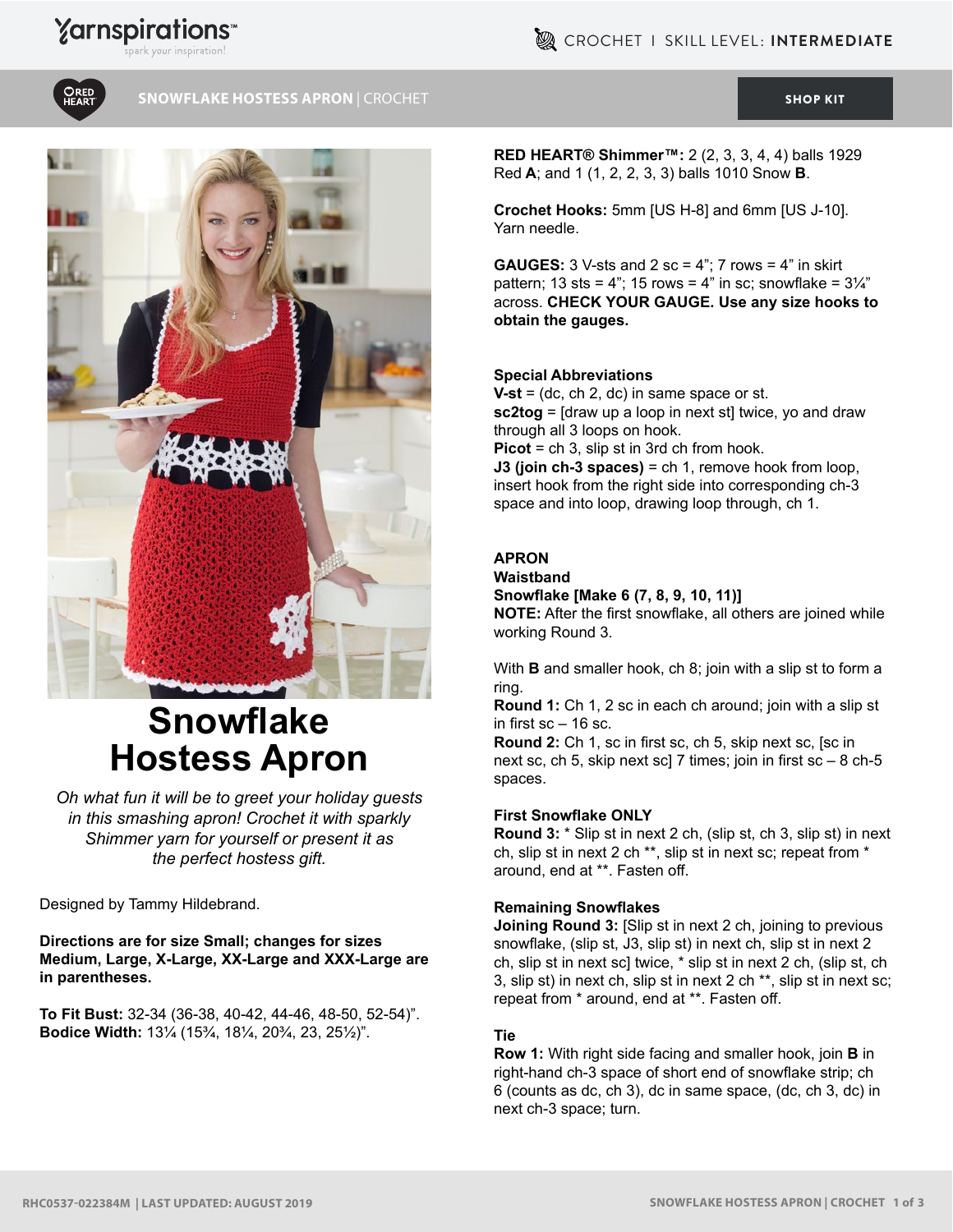ark vour inspiration!



#### **SNOWFLAKE HOSTESS APRON** | CROCHET

**Rows 2-25 (2-26, 2-27, 2-28, 2-29, 2-30):** Ch 1, (slip st, ch 6, dc) in first ch-3 space, (dc, ch 3, dc) in next ch-3 space; turn. Fasten off after last row.

# **Skirt**

**Foundation Row:** With right side facing and larger hook, join **A** with sc in ch-3 space on first snowflake; ch 3, sc in next ch-3 space, \* ch 7, sc in ch-3 space on next snowflake, ch 3, sc in next ch-3 space; repeat from \* across; turn – 12 (14, 16, 18, 20, 22) sc and 6 (7, 8, 9, 10, 11) ch-3 spaces and 5 (6, 7, 8, 9, 10) ch-7 spaces.

**Row 1:** Ch 1, sc in each sc and ch across; turn – 65 (77, 89, 101, 113, 125) sc.

**Row 2 (Right Side):** Ch 1, sc in first sc, \* skip next sc, V-st in next sc, skip next sc, sc in next sc; repeat from \* across; turn – 17 (20, 23, 26, 29, 32) sc and 16 (19, 22, 25, 28, 31) V-sts. **Row 3:** Ch 5, dc in first sc (ch-5 and dc counts as V-st), \* sc in next ch-2 space, V-st in next sc; repeat from \* across; turn – 17 (20, 23, 26, 29, 32) V-sts.

**Row 4:** (Slip st, ch 1, sc) in first ch-2 space, \* V-st in next sc, sc in next ch-2 space; repeat from \* across; turn.

**Rows 5 and 6:** Repeat Rows 3 and 4.

**Row 7:** Repeat Row 3.

**Row 8:** Ch 5, dc in first dc (increase made), sc in first ch-2 space, \* V-st in next sc, sc in next ch-2 space; repeat from \* to end; V-st in 3rd ch of ch-5 (increase made); turn – 18 (21, 24, 27, 30, 33) V-sts.

**Row 9:** Repeat Row 4.

**Rows 10-13:** Repeat Rows 3 and 4 twice.

**Row 14:** Repeat Row 3.

**Row 15:** Repeat Row 8 – 19 (22, 25, 28, 31, 34) V-sts.

**Rows 16-22:** Repeat Rows 9-15 – 20 (23, 26, 29, 32, 35) V-sts.

**Row 23:** Repeat Row 4.

**Rows 24-27 (24-27, 24-31, 24-31, 24-31, 24-31):** Repeat Rows 3 and 4 two (2, 4, 4, 4, 4) times.

**Row 28 (28, 32, 32, 32, 32):** Repeat Row 3. Do not turn or fasten off after last row but pivot to work over post of sts at row ends.

# **Skirt Border**

#### **First Side**

Ch 1, 2 sc in each dc row and sc in each sc row up to waistband, slip st in ch-3 space on last snowflake – 42 (42, 48, 48, 48, 48) sc. Fasten off.

# **Second Side**

With right side facing and larger hook, join **A** in outside ch-3 space of last snowflake on opposite end of waistband; ch 1, 2 sc in each dc row and sc in each sc row to lower edge. Fasten off.

# **Skirt Edging**

With right side facing and larger hook, join **B** in same ch-3 space as Second Side of skirt border; \* skip next sc, (slip st, picot) in next sc; repeat from \* to corner; working in sts of last row of skirt, (slip st, 5 dc) in first ch-2 space, \*\* slip st in next sc, 5 dc in next ch-2 space; repeat from \*\* to next corner; (slip st, picot) in next sc on First Side of skirt border, skip next sc, \*\*\* (slip st, picot) in next sc, skip next sc; repeat from \*\*\* to waistband; slip st in ch-3 space on snowflake. Fasten off.

#### **Bodice**

**Row 1:** With right side facing and larger hook, working in ch-3 spaces on opposite side of snowflakes, join **A** with sc in first ch-3 space, \* ch 3, sc in next ch-3 space; repeat from \* across; turn – 12 (14, 16, 18, 20, 22) sc and 11 (13, 15, 17, 19, 21) ch-3 spaces.

**Rows 2-4:** Ch 1, sc in each sc and ch across; turn – 45 (53, 61, 69, 77, 85) sc.

**Row 5:** Ch 1, sc2tog, sc in each sc to last 2 sc; sc2tog; turn – 43 (51, 59, 67, 75, 83) sc.

**Rows 6-17:** Repeat Rows 2-5 three more times – 37 (45, 53, 61, 69, 77) sc.

**Rows 18-20:** Repeat Rows 2-4.

**Row 21:** Ch 1, sc in first 10 (14, 18, 22, 26, 30) sc, 4 sc in next sc, sc in next 15 sc, 4 sc in next sc, sc in each sc to end; turn – 43 (51, 59, 67, 75, 83) sc.

**Rows 22-25:** Ch 1, sc in each sc across; turn. **Row 26:** Ch 1, sc in first 21 (25, 29, 33, 37, 41) sc, sc2tog, sc in each sc to end; turn – 42 (50, 58, 66, 74, 82) sc. **Rows 27-28 (27-28, 27-30, 27-30, 27-32, 27-32):** Repeat

Row 22. **Row 29 (29, 31, 31, 33, 33):** Repeat Row 5 – 40 (48, 56, 64, 72, 80) sc.

**Row 30 (30, 32, 32, 34, 34):** Ch 1, sc in first 14 (18, 22, 26, 30, 34) sc, slip st in next 12 sc, sc in each sc to end; turn. **Row 31:** Ch 1, sc in first 12 (16, 20, 24, 28, 32) sc, slip st in next 2 sc, slip st in next 12 slip sts, slip st in next 2 sc, sc in each sc to end; turn.

# **First Neck Strap**

**Row 1:** Ch 1, sc in first 8 sc; TURN leaving remaining sts unworked.

**Row 2:** Ch 1, sc2tog, sc in each sc across; turn – 7 sc. **Row 3:** Ch 1, sc in first 5 sc, sc2tog; turn – 6 sc.

**Row 4:** Repeat Row 2 – 5 sc.

**Rows 5-91:** Ch 1, sc in each sc across; turn. Fasten off after last row.

# **Second Neck Strap**

**Row 1:** With wrong side facing, skip next 24 (32, 40, 48, 56, 64) sts of last long row; join **A** with sc in next sc, sc in